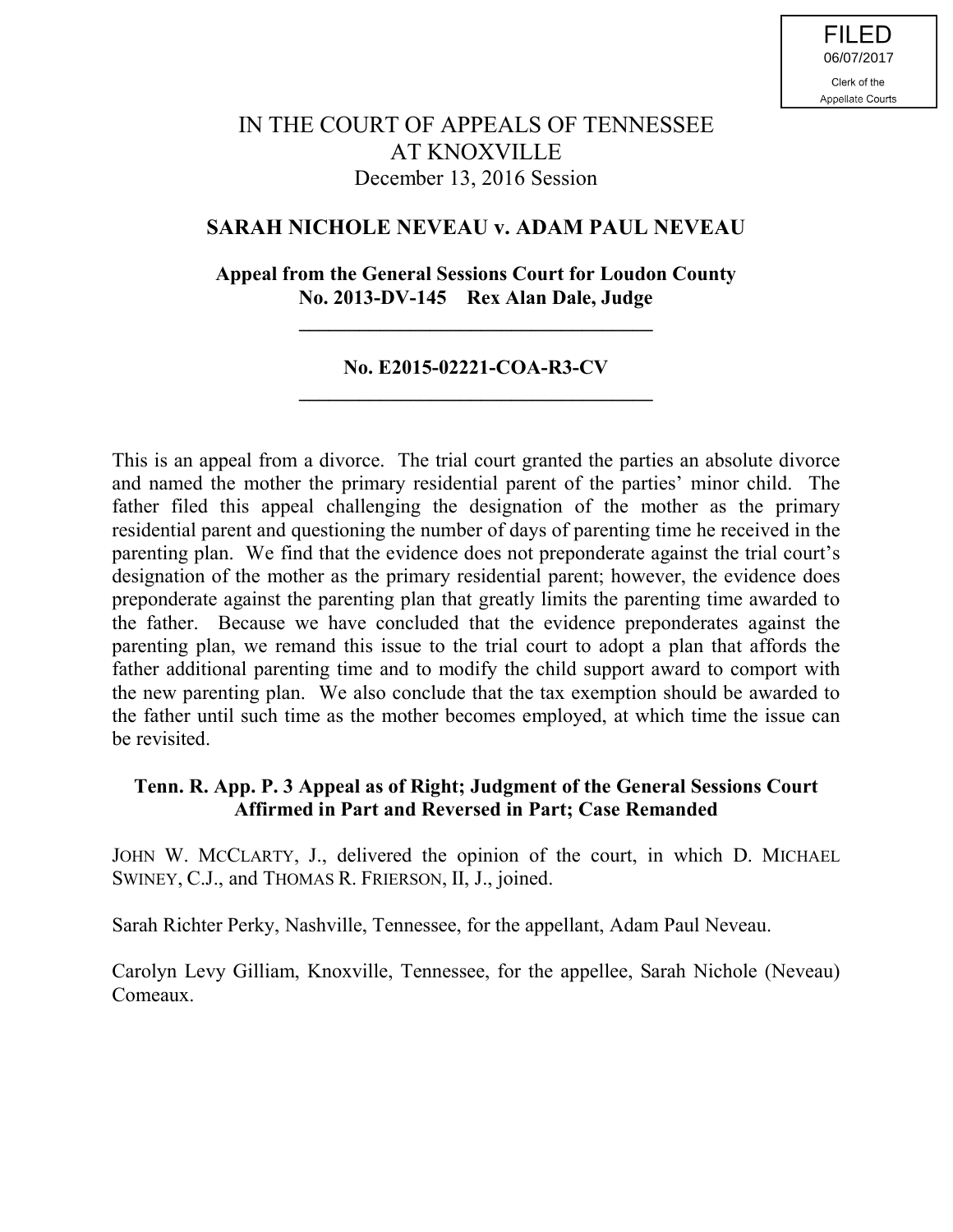#### **OPINION**

#### **I. BACKGROUND**

Adam Paul Neveau ("Father") moved to Loudon County, Tennessee from Palatine, Illinois in February 2010. He met Sarah Nichole Neveau ("Mother"), and the parties dated. Mother became pregnant in October 2010. Father denied that he was the father of the child throughout the pregnancy. However, despite Father's doubts, the parties were married on February 12, 2011, approximately five months before the birth of Anna ("the Child") on July 9, 2011. After Anna was born, Father acknowledged that she was his daughter.

Prior to and during the marriage, Father resided with Mother at the home of Barry and Penny Comeaux ("Maternal Grandparents") in Loudon County. Maternal Grandparents have a history of caring for foster children and have adopted three children. Mother was adopted by the Comeaux family when she was seven months old.

The record reveals that when the Child was born, Mother served as the primary caretaker. Mother fed Anna, bathed her, and took the Child to all of her medical appointments. During that period of time, Mother cared for the Child by herself because Father was at work or school and Maternal Grandparents were at work. Mother tried to attend a local community college a couple of days a week with Father caring for Anna, but Father showed little interest in interacting with the Child. Three days after Father started keeping the Child, Anna developed a horrible skin condition. At that point, it appears the parties agreed that Mother would be the stay-at-home parent. According to witnesses: "[Father] told us on more than one occasion that five minutes is all that the child needed from him a day." During his time in Tennessee, Father had little involvement with the Child.

Father had roughly seven different jobs in the first two years of Anna's life. Despite being employed, however, Father did not pay any rent to the Comeaux family. The trial court determined that Father "was not very successful in his employment efforts" and "[w]ent through many part-time jobs."

After the Child was first born, Mother was diagnosed with postpartum depression and was initially overwhelmed with caring for Anna. Mother testified that the situation was exacerbated by Father being verbally abusive:

> A. We did not get along. There was a lot of fighting. He would – he was emotionally and mentally abusive towards me.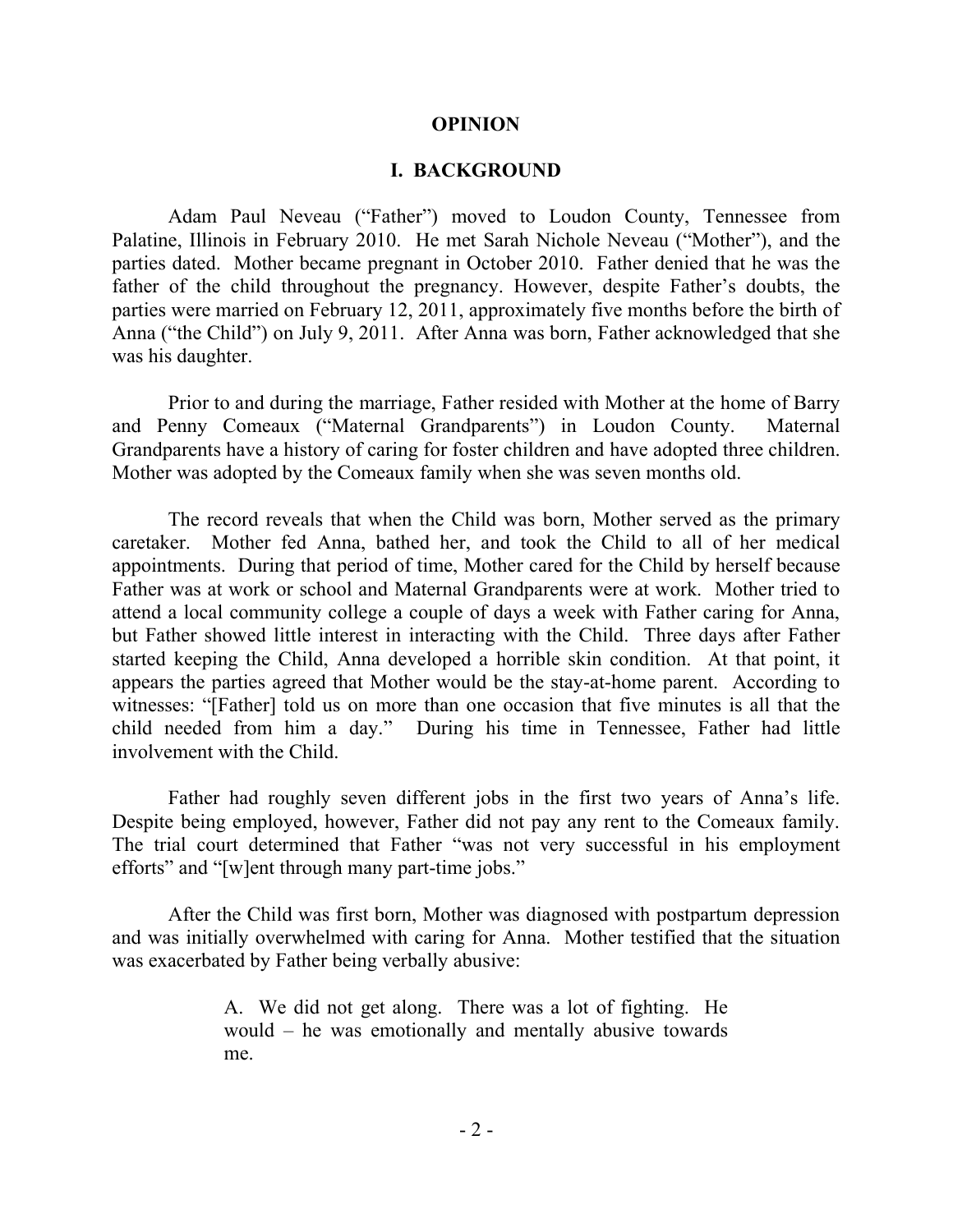Q. When you say that, what do you mean by emotionally abusive?

A. Call me names, tear me down, say I'm worthless. He would call me stupid, tell me I was not able to take care of my daughter. He – one of his favorite words that I can remember would be calling me a B.

Maternal Grandfather's testimony supported that of Mother: "I would hear the way that [Father] would talk to [Mother], and  $I - I$  would never even dream of talking to a woman that way, or anybody. He – he – he's an abusive person.  $\ldots$  I can't even repeat a lot of the stuff that he would say, but, I mean, he would cuss at her, he would – he would, basically, belittle her any way that he could."

Allison Claudy, a babysitter, testified regarding Father's treatment of Mother:

A. The first day went well, and then there was a lot of arguing between [Father] and [Mother]. He yelled at her . . . incessantly. When I brought her to my house, his phone calls, you could hear him yelling at her over the phone, and I was – I was quite concerned. In fact, I called a friend at the Sheriff's Department and someone that volunteers with a child advocacy program and – and asked what steps would need to be taken if I felt that they were in danger and needed to have them in protective custody.

- Q. What else caused you to want to seek authorities?
- A. He just was constantly berating her. Also –
- Q. When you say berating her, can you explain what that is?

A. It was as if nothing she could say or do was right in his eyes. Even if she was trying her best, you know, he was putting her down.

- Q. Did [Mother] appear to be scared of him?
- A. She said she wasn't, but I felt like she was.
- Q. Were you scared of him?
- A. A little.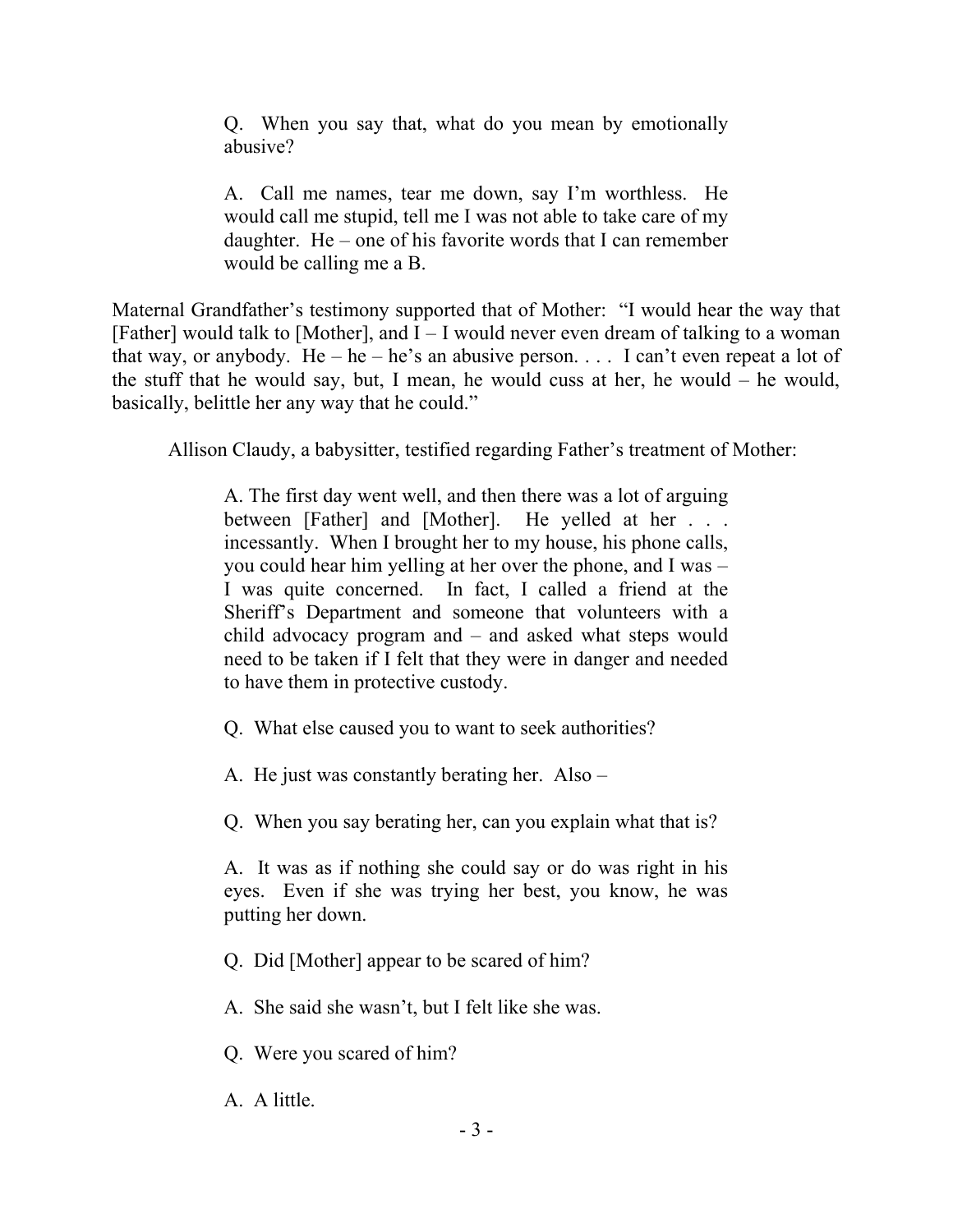The court found Ms. Claudy's testimony to be highly credible.

In May 2013, Father suggested a move to Illinois to live with his mother ("Paternal Grandmother"). Father contends that the parties mutually agreed to permanently relocate to Illinois. According to Mother, however, she agreed to try out living in Illinois. Mother discussed the reason she agreed to make the attempt: "Because I was trying to be supportive of, at the time . . . I was trying to be supportive as to him because he wanted to go up there, and I was trying to be considerate of what he wanted to do." In support of his claim that the move was to be permanent, Father asserts that he had secured a landscaping job in Illinois prior to the relocation. He notes that he had also scheduled interviews in Illinois for Information Technology positions, as he had received his associate's degree in December 2012. Once in Illinois, Mother and Father visited a preschool, Kindercare Learning Center, to discuss enrollment of Anna.

Upon reflection, Mother now argues that Father clearly planned to move her to Illinois in order that Illinois would become the home state of the Child for divorce purposes. She claims that Father first attempted to have her allow him and the Child to move to Illinois for a couple of months while she remained in Tennessee to pack:

> Q. Did the father suggest that he go up to Illinois for two months without you prior to agreeing that you would go up there?

A. Yes.

Q. And what happened to that idea?

A. I told him that was not going to happen because at the time, from what I can remember, he wanted to take Anna up there, too. I said, no, you're not going up there without me.

Q. Did it, at one point, get moved to three months that he was going to be up there for you to pack?

A. Yes.

Q. And you were not comfortable with that?

A. No, I was not.

Q. Why were you not comfortable with that idea?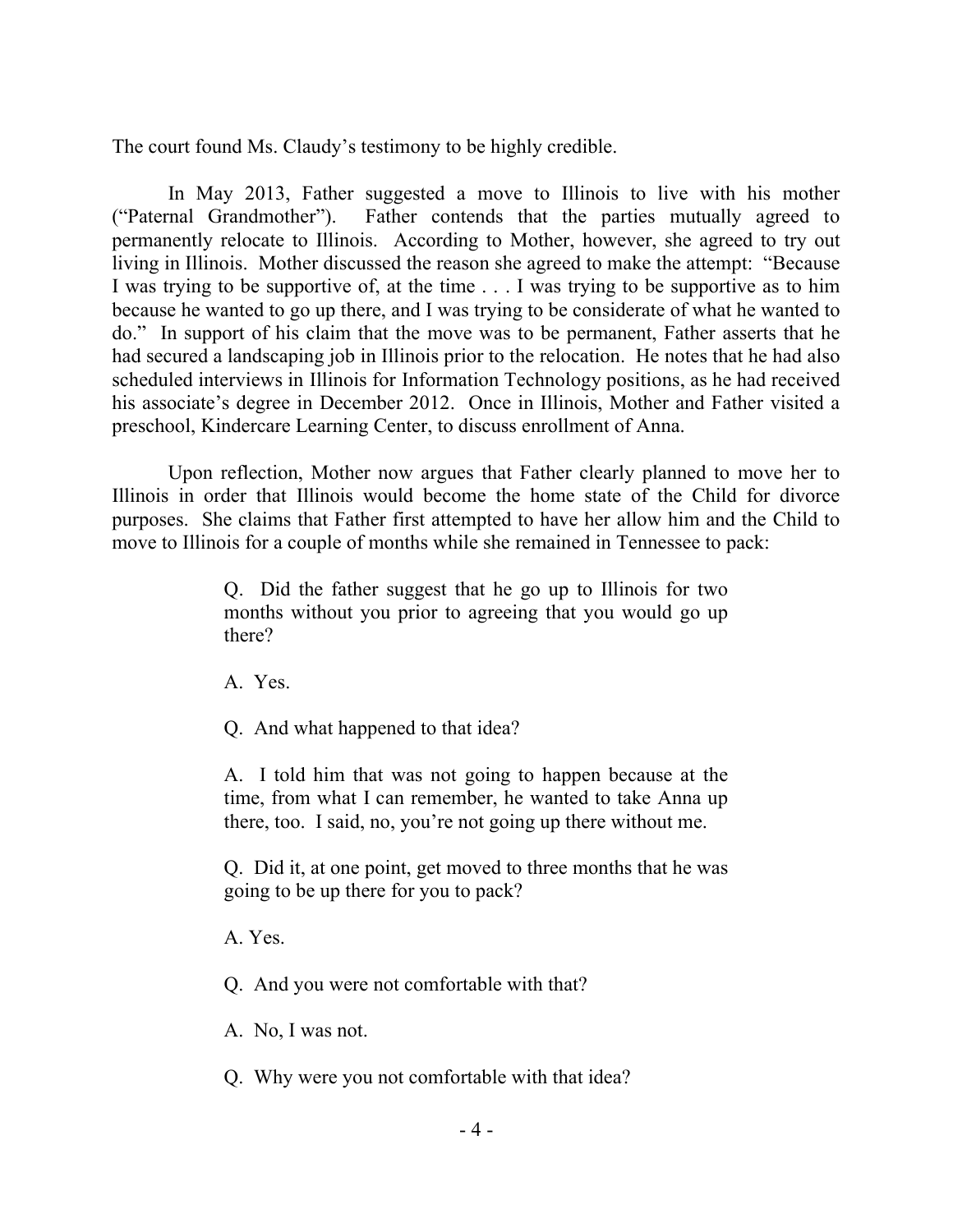A. Because I wanted to be with my daughter. I didn't find it right that he wanted to take her up there when, you know, I was down here by myself. I wanted to be able to interact with her, take care of her, and I felt like being away from her that long was just too much.

After a few days in Illinois, Mother became unhappy with how Paternal Grandmother treated her. Mother claims that the situation deteriorated after Paternal Grandmother slapped her. Paternal Grandmother denies Mother's account and contends that Mother grabbed her arm while she was holding Anna. Regardless of which version one believes, the result of the incident was that Mother decided to return to Tennessee with the Child. Maternal Grandparents drove to Illinois, but Father obtained police assistance to deny Mother custody of Anna. Subsequently, Father sought a temporary restraining order in an Illinois state court to retain custody of the Child. In his petition, Father alleged, inter alia, that Mother had Asperger's Syndrome and a third grade level education. On May 24, 2013, Father obtained an emergency order of protection vesting sole custody of the Child with him.

Five days later, on May 29, 2013, Mother filed for divorce in Loudon County. The trial court determined that it had jurisdiction over the matter and ordered Anna returned to Tennessee with Mother as primary residential parent pending a hearing. By the time the Child was returned to Tennessee, Mother had not seen her for six weeks, and Anna had become extremely upset and angry:

> Q. [W]hat was Anna's state after being up in Illinois for six weeks with her dad?

> A. She was pulling out her hair. She came back scared to death of a vacuum she had played with for the longest time. She was scared. She would scream every time we turned it on like it was going to hurt her or something. She was always pulling at her hair when she would get upset. It seemed like she was just – didn't know how to handle anything anymore. She was emotionally – you could tell she was an emotionally messed up child when she had come back. She was very angry. She had a lot of anger.

> Q. Had she ever pulled out her hair before staying in Illinois?

A. No, she did not.

Q. Had she ever been an angry child before then?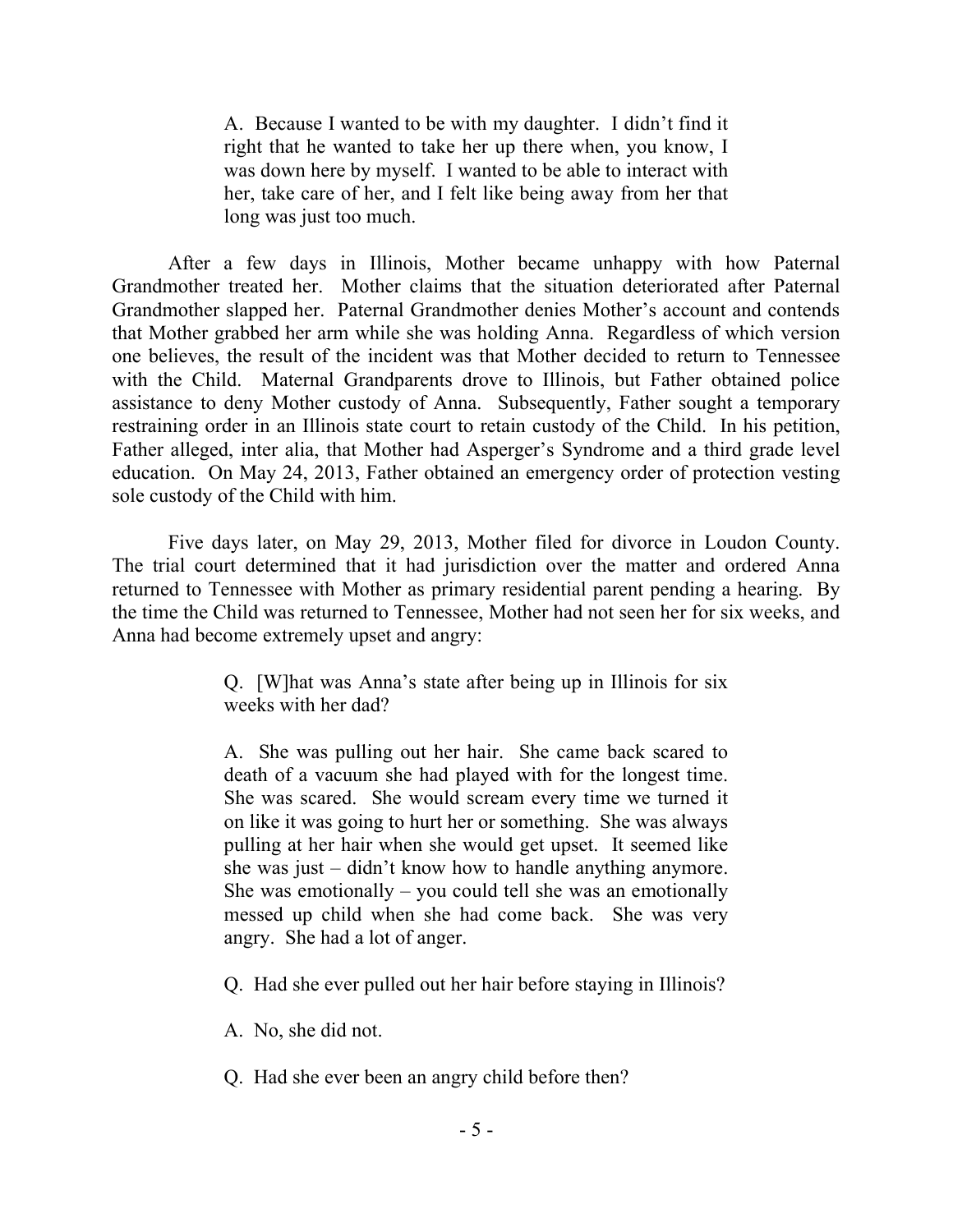A. No, she was always a very happy child.

On July 17, 2013, the trial court awarded the parties equal parenting time. Father received two weeks of visitation every month.

After the parties separated, Father remained in Illinois and continued to live with Paternal Grandmother. According to Mother, Father had previously described his relationship with his mother as follows: "He said that – he would call her . . . the devil. I – he would tell me all the time that he hated her, wanted nothing to do with her, and that he -- he just despised her, pretty much. He wanted nothing to do with her whatsoever." Maternal Grandmother discussed an incident when Paternal Grandmother kicked the parties and Anna out of her home during a visit:

> A. . . . [T]hey were left at the airport. They were thrown out of his – of his mother's house.

Q. They were left at an airport?

A. They were left – they were left at the airport. They were there for, if I recall, about eleven hours with no food to eat.  $His - his$  mom had told him for  $- this$  is  $- was$  his own words, to get the F out of my house, and they were . . . I believe his friend, Steve, had to bring them back to the airport, and they sat there and had to call me to get a credit card number because they had no money, no food, no food for Anna, was sitting there at the airport . . . .

Paternal Grandmother painted a different picture of her relationship with the couple and testified that Mother complained to her about living with Maternal Grandparents:

> Q. Did Nichole describe to you . . . what her relationship was like with her parents?

> A. She said that her parents control her and tell her what to do all the time and she can't wait to get out of there and that her mom's trying to take Anna away from her, that her mom wants to be her mother, and her mom does everything and she doesn't get to do anything, and . . . her mom and dad don't love her, they only love Anna and they only take care of Anna.

Q. And that's what Nichole told you?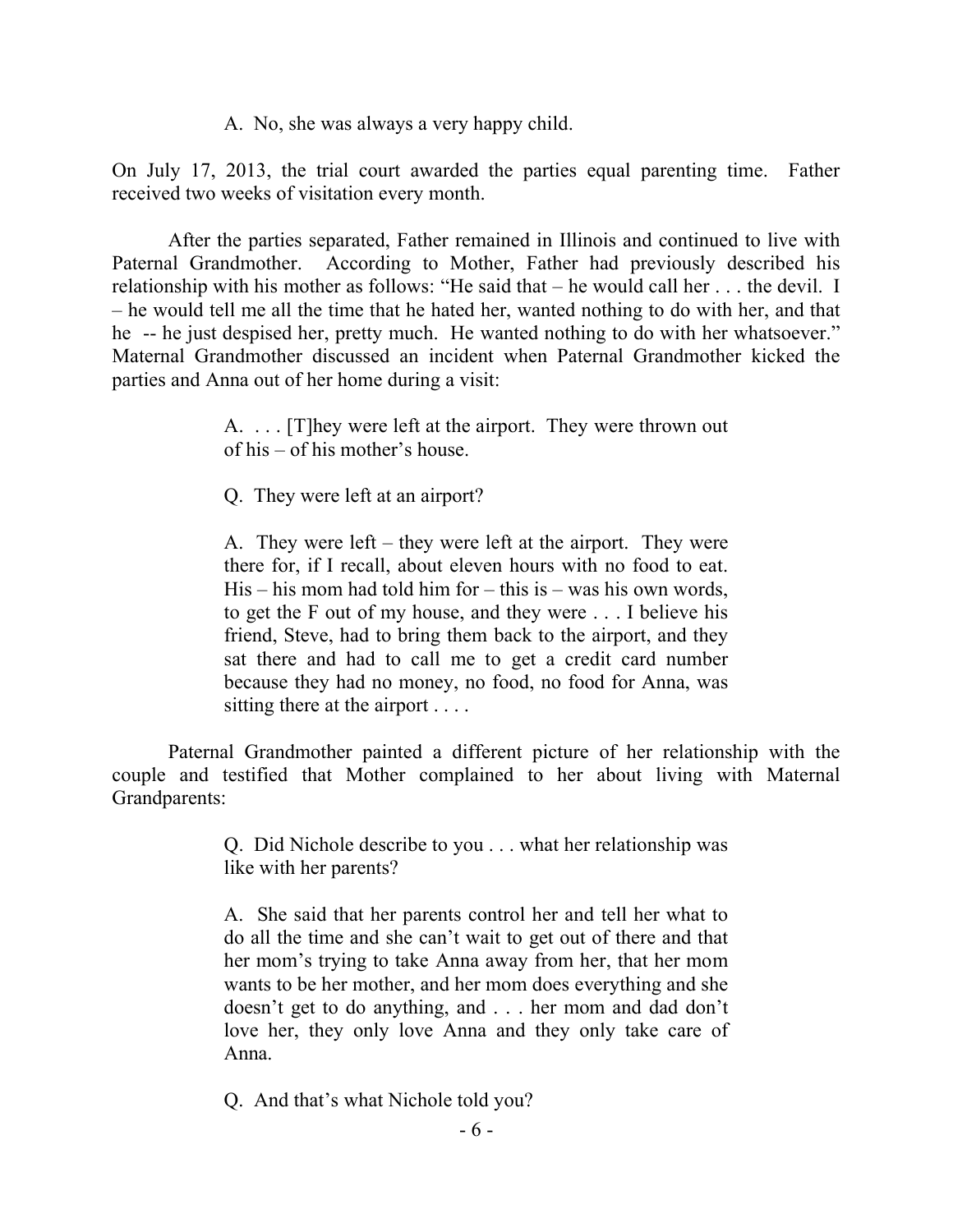A. That's what Nichole told me.

According to Father and Paternal Grandmother, since the separation, when the Child was in Illinois, she was involved in nurturing activities. She attending scout meetings with Paternal Grandmother, who also enjoys teaching the Child to bake. Father further noted that he enrolled Anna in ballet classes.

After the parties began to share custody of Anna, Mother claims that Father was stubborn about working together with her on parenting issues. For example, just before the trial, Mother, in an attempt to improve the Child's car trip comfort, suggested that the parties meet each other halfway. In order to not cooperate, Father lied that he worked weekends. Father further demanded a police escort at every transfer of the Child until the summer before the hearing. Another incident occurred when Father failed to notify Mother that Anna's Illinois daycare had 15 children with measles despite the fact that Mother had a newborn baby at home. As to the last matter, Father contends that when he tried to call Mother, she hung up on him and then turned off her phone when he attempted to call back. Father claims that he acknowledged the Child needed Mother and her little brother in her life; Mother, however, consistently refused to communicate with him, while Maternal Grandparents monitored calls and interfered with his court-ordered telephone contact with the Child.

During the pendency of the divorce proceedings, Mother became impregnated by another man. Additionally, Maternal Grandfather was arrested for soliciting prostitution within 100 feet of a school or church.<sup>1</sup> Father further testified regarding an occasion in October 2014 when Mother went out dancing and drinking at a club while Maternal Grandparents cared for the Child. On the day of the incident, Anna had been ill with a fever; she eventually was taken to a hospital. Father contends that when he learned of the Child's trip to the hospital, Mother would not take his calls. To get information, he drove to Knoxville from Illinois to check on the status of his daughter. Mother argues that she did not call him because her cell phone battery had died.

The trial took place on May 12, 2014, and March 2, 2015. On October 21, 2015, the court granted the parties an absolute divorce. At the time the divorce was awarded, Father was 27 and Mother was 22. After reviewing the factors in Tennessee Code Annotated section 36-6-106, the court found that Mother should be the primary residential parent, as ten factors favored Mother compared to four for Father. "Considering the distance between the parties," visitation was "based upon Lenoir City School's Calendar." On September 1, 2016, Mother was awarded 299 days of co-

<sup>&</sup>lt;sup>1</sup>Father asserts that Mother told him that she recalled Maternal Grandfather getting in bed with her when she was a child and raping her. At trial, she testified that she could not remember if it was reality or a dream.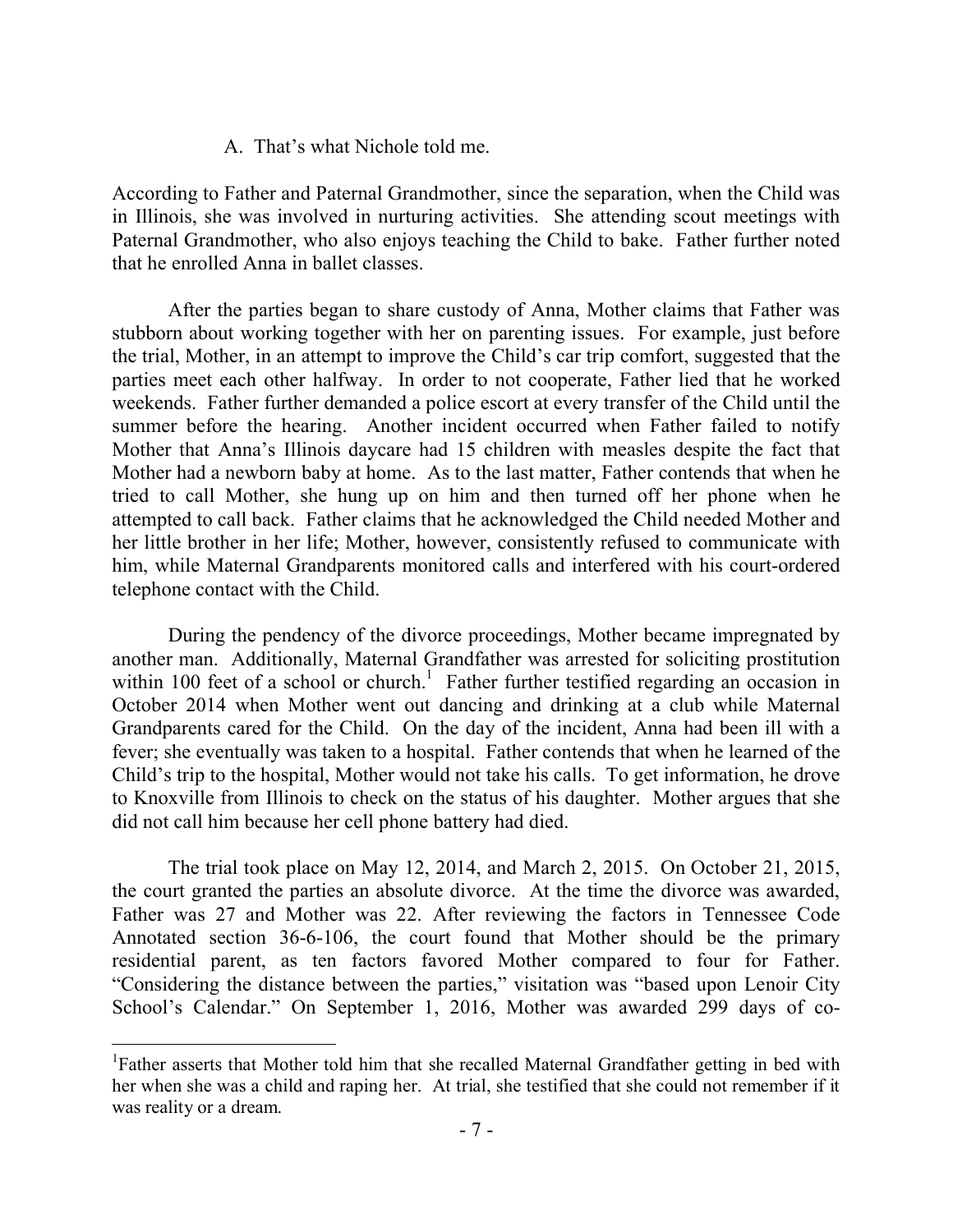parenting time with Anna in Tennessee; Father was given 66 days<sup>2</sup> and ordered to pay \$458 of child support per month. Father agreed to pay an additional \$75 per month to address his total arrearage of \$2,498. Father filed a timely appeal.

### **II. ISSUES**

We restate the issues raised by Father in this appeal as follows:

1. Whether the trial court failed to properly weigh the factors set forth in Tennessee Code Annotated section 36-6-106(a)?

2. Whether the trial court erred in awarding Mother sole major decision-making authority for the Child in the areas of education and extracurricular activities?

3. Whether the trial court erred in awarding Mother the dependent exemption for the Child in alternating years since it provided no financial benefit to her?

#### **III. STANDARD OF REVIEW**

We review the trial court's findings of fact de novo on the record, presuming those findings to be correct unless the evidence preponderates otherwise. Tenn. R. App. P. 13(d); *Kendrick v. Shoemake*, 90 S.W.3d 566, 570 (Tenn. 2002). When the trial court's factual determinations are based on its assessment of witness credibility, we will not reevaluate that assessment absent clear and convincing evidence to the contrary. *See Jones v. Garrett*, 92 S.W.3d 835, 838 (Tenn. 2002). A trial court's conclusions of law are reviewed de novo with no presumption of correctness. *Whaley v. Perkins*, 197 S.W.3d 665, 670 (Tenn. 2006); *Union Carbide Corp. v. Huddleston*, 854 S.W.2d 87, 91 (Tenn. 1993).

In custody, visitation, and residential placement determinations, the welfare and best interest of a child are the paramount concern. The goal is to place the child in an environment that will best serve the child's needs. Tenn. Code Ann. §§ 36-6-106(a) and 36-6-404; *Eldridge v. Eldridge*, 42 S.W.3d 82, 85 (Tenn. 2001); *Parker v. Parker*, 986 S.W.2d 557, 562 (Tenn. 1999). The General Assembly has determined that "[t]he best interests of the child are served by a parenting arrangement that best maintains a child's emotional growth, health and stability, and physical care." Tenn. Code Ann. § 36-6- 401(a).

 $\overline{a}$ 

 $2^2$ Father's parenting time was reduced down from 182.5 days per year.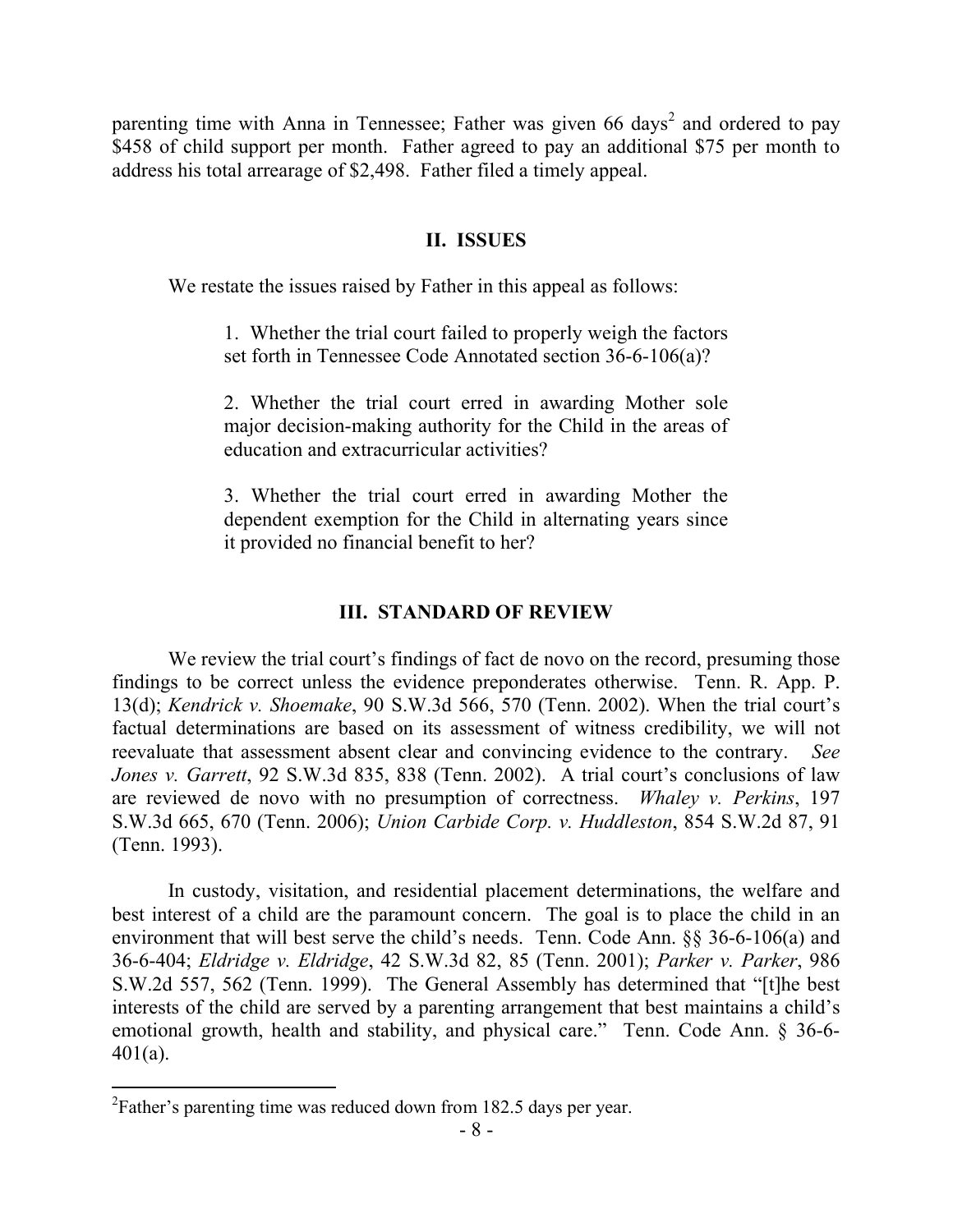Trial courts have broad discretion in devising permanent parenting plans and designating the primary residential parent, but those determinations must be made based on proof and applicable principles of law. *Chaffin v. Ellis*, 211 S.W.3d 264, 286 (Tenn. Ct. App. 2006); *Parker*, 986 S.W. 2d at 563. Such decisions must turn on the particular facts of each case. *Nelson v. Nelson*, 66 S.W.3d 896, 901 (Tenn. Ct. App. 2001). "It is not the function of appellate courts to tweak a [residential parenting plan] in the hopes of achieving a more reasonable result than the trial court." *Eldridge*, 42 S.W.3d at 88. Because of the trial court's broad discretion, appellate courts are reluctant to secondguess a trial court's determination regarding parenting plans. *Nelson*, 66 S.W.3d at 901. Decisions regarding such plans often hinge on subtle factors, such as the parents' demeanor and credibility during the proceedings. *Adelsperger v. Adelsperger*, 970 S.W.2d 482, 485 (Tenn. Ct. App. 1997). An abuse of discretion occurs when the trial court . . . appl[ies] an incorrect legal standard, reaches an illogical result, resolves the case on a clearly erroneous assessment of the evidence, or relies on reasoning that causes an injustice. *Gonsewski v. Gonsewski*, 350 S.W.3d 99, 105 (Tenn. 2011). A court also is said to abuse its discretion "when the trial court's ruling falls outside the spectrum of rulings that might reasonably result from an application of the correct legal standards to the evidence found in the record." *Armbrister v. Armbrister*, 414 S.W.3d 685, 692-93 (Tenn. 2013) (quoting *Eldridge*, 42 S.W.3d at 88). *See Webb v. Webb*, No M2012- 02438-COA-R3-CV, 2013 WL 6706855, at \*2 (Tenn. Ct. App. Dec. 17, 2013).

#### **IV. DISCUSSION**

#### **A.**

Father argues that the court improperly weighed the Tennessee Code Annotated section 36-6-106(a) factors in designating Mother as primary residential parent. The following statutory factors are considered in making custody and visitation determinations on the basis of the best interest of a child:

> (1) The strength, nature, and stability of the child's relationship with each parent, including whether one (1) parent has performed the majority of parenting responsibilities relating to the daily needs of the child;

> (2) Each parent's or caregiver's past and potential for future performance of parenting responsibilities, including the willingness and ability of each of the parents and caregivers to facilitate and encourage a close and continuing parent-child relationship between the child and both of the child's parents, consistent with the best interest of the child. In determining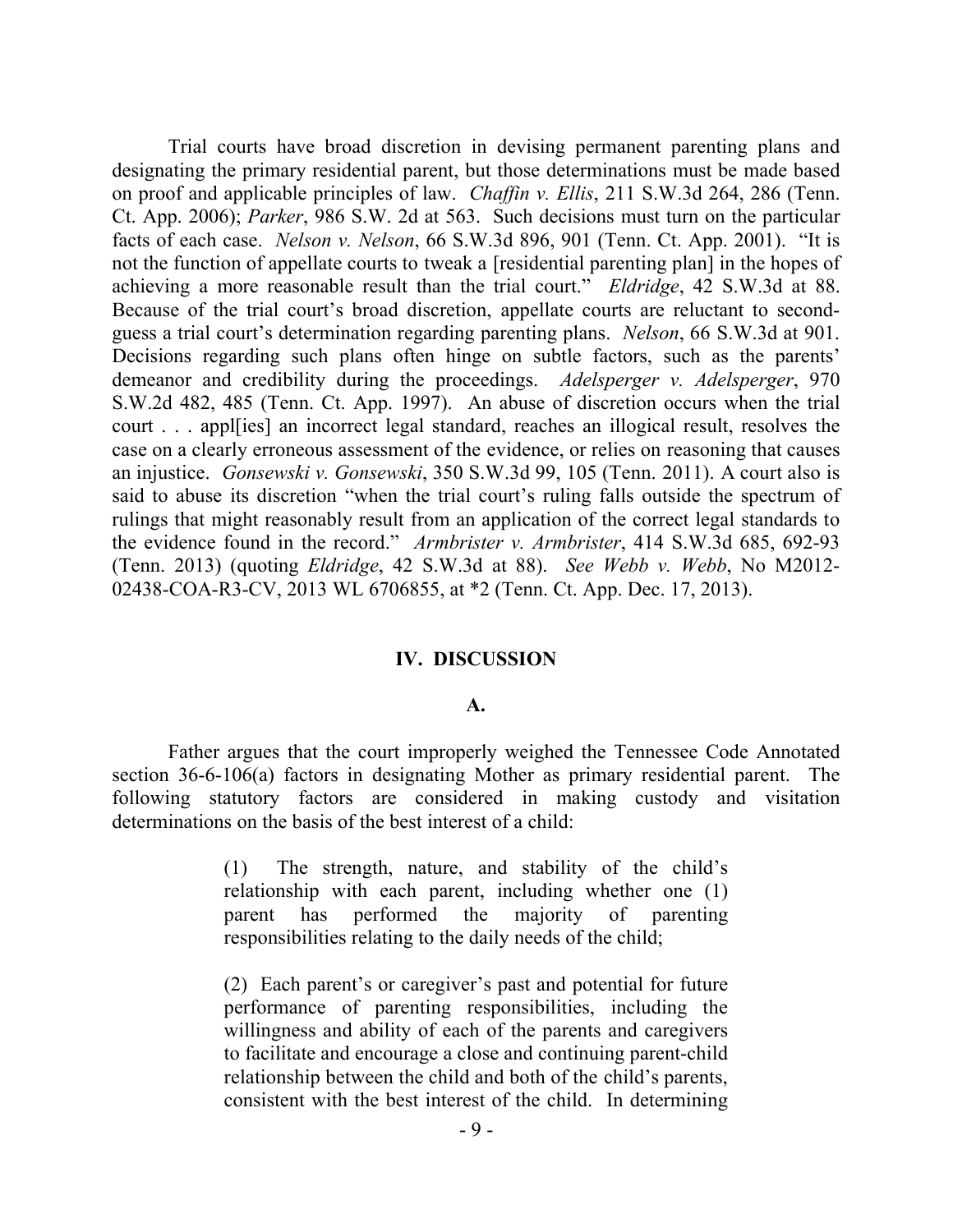the willingness of each of the parents and caregivers to facilitate and encourage a close and continuing parent-child relationship between the child and both of the child's parents, the court shall consider the likelihood of each parent and caregiver to honor and facilitate court ordered parenting arrangements and rights, and the court shall further consider any history of either parent or any caregiver denying parenting time to either parent in violation of a court order;

#### \* \* \*

(4) The disposition of each parent to provide the child with food, clothing, medical care, education and other necessary care;

(5) The degree to which a parent has been the primary caregiver, defined as the parent who has taken the greater responsibility for performing parental responsibilities;

(6) The love, affection, and emotional ties existing between each parent and the child;

(7) The emotional needs and developmental level of the child;

(8) The moral, physical, mental and emotional fitness of each parent as it relates to their ability to parent the child. . . .

(9) The child's interaction and interrelationships with siblings, other relatives and step-relatives, and mentors, as well as the child's involvement with the child's physical surroundings, school, or other significant activities;

(10) The importance of continuity in the child's life and the length of time the child has lived in a stable, satisfactory environment;

(11) Evidence of physical or emotional abuse to the child, to the other parent or to any other person. . . .

(12) The character and behavior of any other person who resides in or frequents the home of a parent and such person's interactions with the child;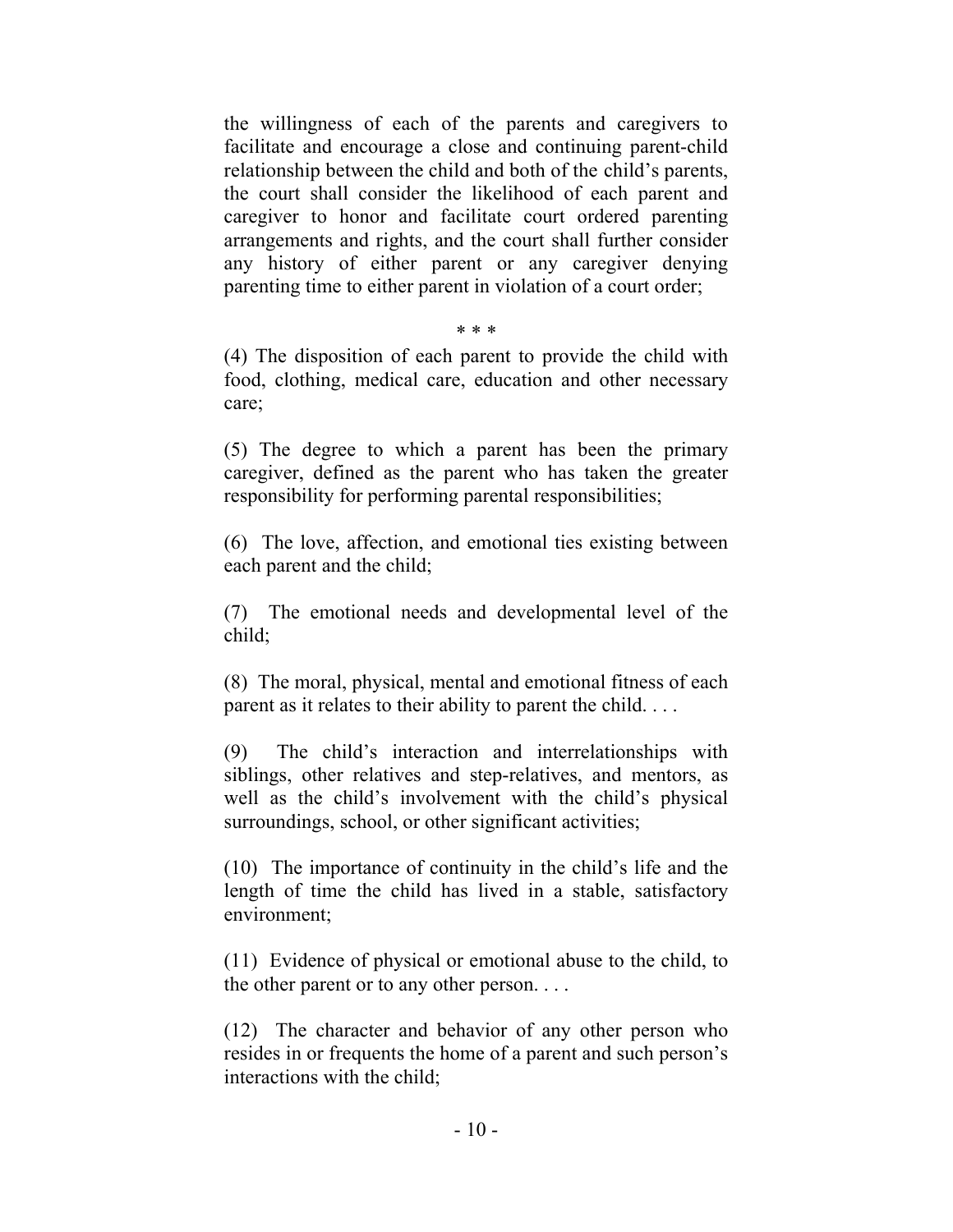\* \* \*

(14) Each parent's employment schedule, and the court may make accommodations consistent with those schedules; and

(15) Any other factors deemed relevant by the court.

Tenn. Code Ann. § 36-6-106(a). As we noted in *Port v. Hatton*, No. M2011-01580- COA-R3-CV, 2013 WL 865549 (Tenn. Ct. App. Mar. 6, 2013), "[w]hile the trial court is directed to consider the appropriate factors in reaching its decision, it is not required to list each factor with the court's conclusion about how that factor impacted the custody decision." *Id.* at \*6 (internal citations omitted).

The General Assembly has directed that every divorce judgment "involving a minor child shall incorporate a permanent parenting plan." Tenn. Code Ann. § 36-6- 404(a). In *Rountree v. Rountree*, 369 S.W.3d 122, 129 (Tenn. Ct. App. 2012), this court stated:

> In fashioning parenting plans, Tennessee Code Annotated section 36-6-401 advises courts that:

> The [G]eneral [A]ssembly recognizes the fundamental importance of the parent-child relationship to the welfare of the child, and the relationship between the child and each parent should be fostered unless inconsistent with the child's best interests. The best interests of the child are served by a parenting arrangement that best maintains a child's emotional growth, health and stability, and physical care.

> > \* \* \*

Most children do best when they receive the emotional and financial support of both parents.

Tennessee Code Annotated section 36-6-106(a) provides in pertinent part:

In taking into account the child's best interest, the court shall order a custody arrangement that permits both parents to enjoy the maximum participation possible in the life of the child consistent with the factors set out in subdivisions (a)(1) – (10), the location of the residences of the parents, the child's need for stability and all other relevant factors.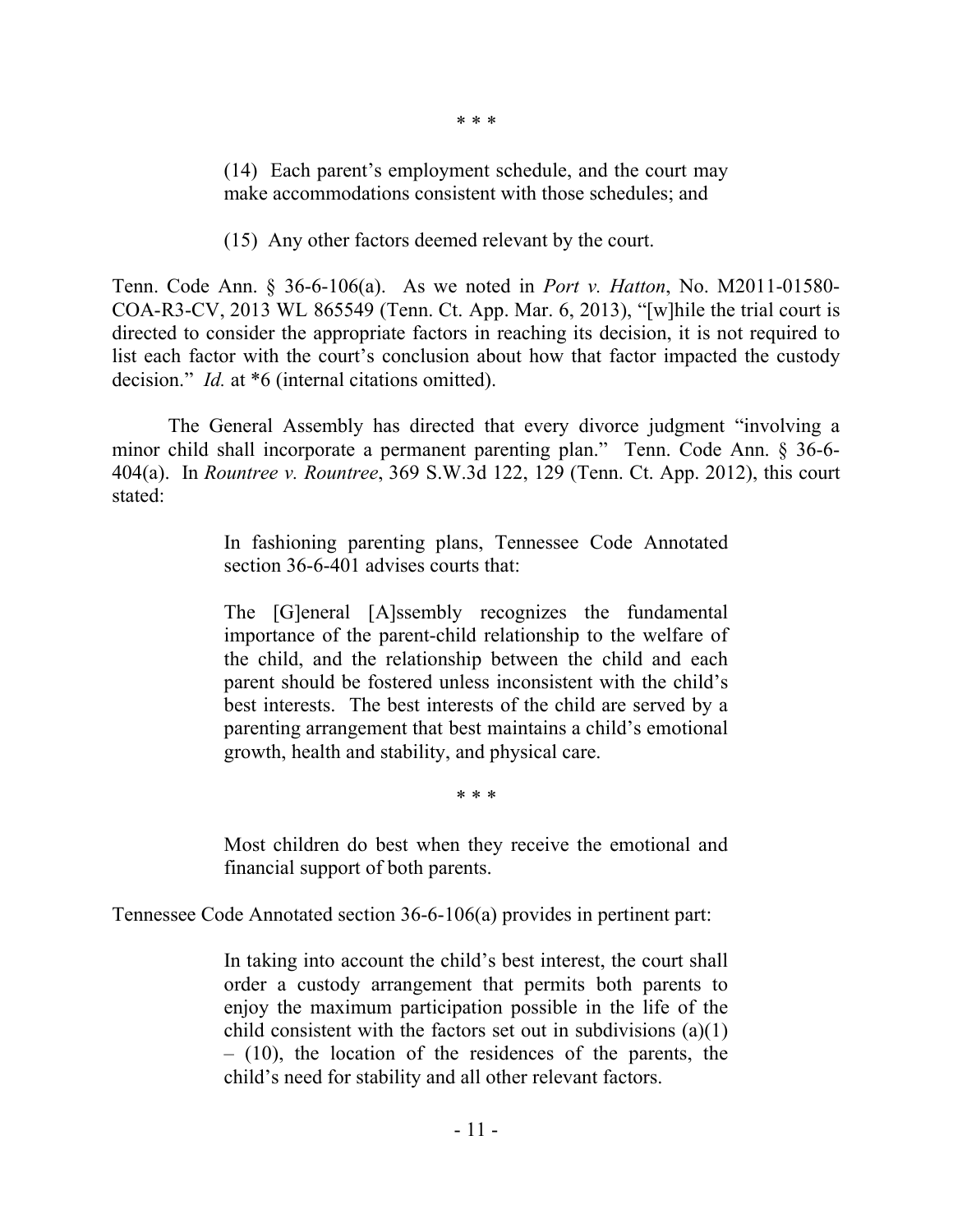In determining which parenting arrangement was in the best interest of Anna, the trial court engaged in a "comparative fitness analysis." *Gaskill v. Gaskill*, 936 S.W.2d 626, 630 (Tenn. Ct. App. 1996). The court made the following findings of fact pursuant to Tennessee Code Annotated section 36-6-106(a):

> Mother is positive on the past performance of the parenting responsibilities; Mother, in the past, has been the primary caregiver, defined as the parent who has taken the greater responsibility for performing parental responsibilities; the love affection, and emotional ties existing between each parent and the Child is in favor of Mother; the Child's interaction and interrelationships with siblings, other relatives and step-relatives, and mentors is in favor of Mother; the importance of continuity on the Child's life and the length of time the Child has lived in a stable, satisfactory environment is in favor of Mother; evidence of physical or emotional abuse to the other parent is in favor of Mother, because of the verbal berating that Father has done; the parents' employment schedule is in favor of Mother; Father's decision to relocate to Illinois weighs in favor of Mother.

The court found the following factors in favor of Father:

The parental moral fitness is in favor of Father due to Mother having a child by another man who is still married at the current time, which is not a good example for the Child to see; the mental fitness is in favor of Father due to Mother having a slight learning disability; the Child's involvement with her physical surroundings, school, or other significant activities is in favor of Father; the character and behavior of any other person who resides in or frequents the home of a parent and such person's interactions with the Child is in favor of Father due to the pending charges against Maternal Grandfather and the other issues that have been addressed with Maternal Grandfather.

The court also made the following findings regarding the credibility of each testifying witness:

> a. Maternal Grandmother was consistent in her parenting testimony and was credible and fair to both Mother and Father in it. Maternal Grandfather's testimony did line up to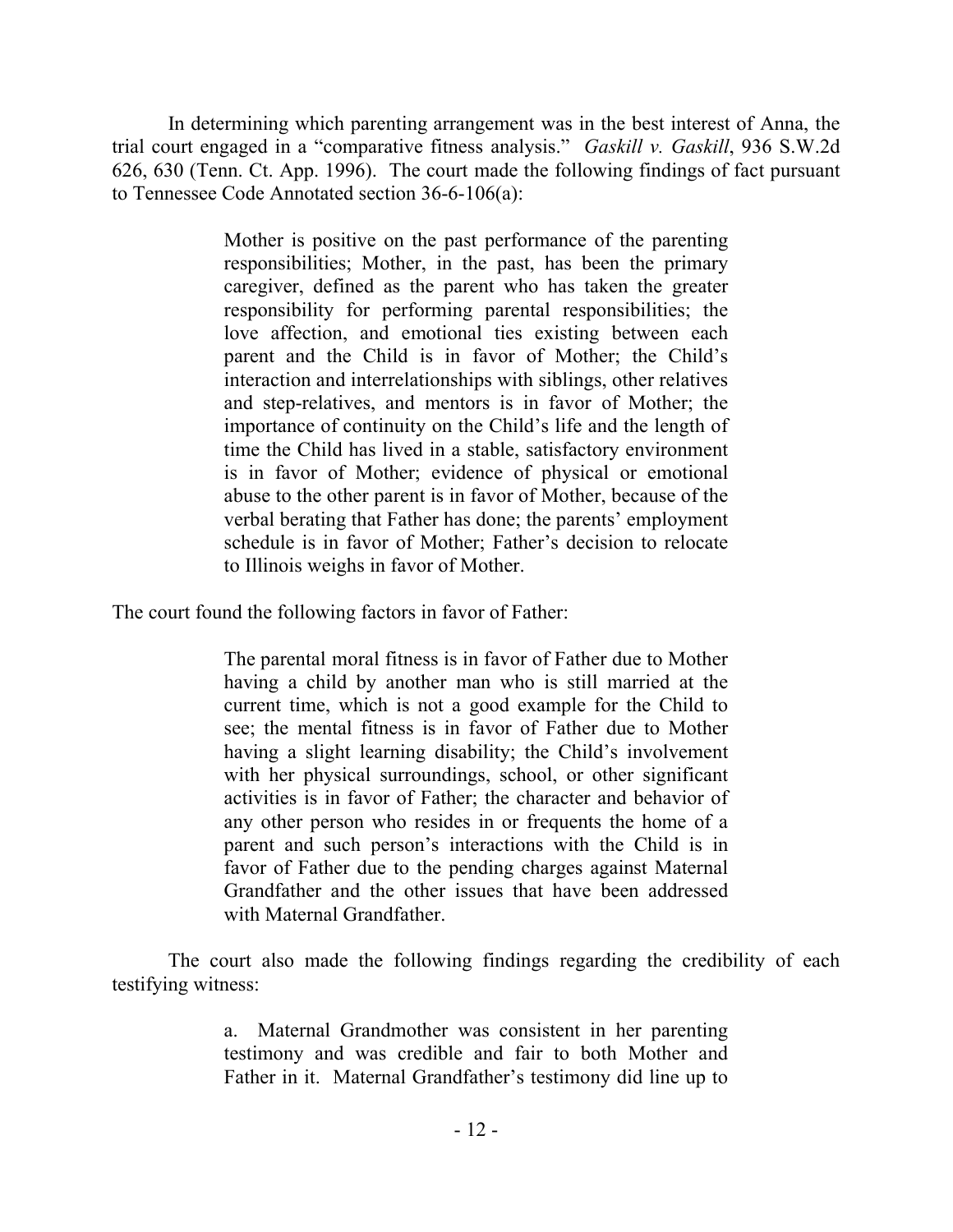some extent with Maternal Grandmother's testimony, but the court found Maternal Grandmother to be more credible.

b. Maternal Grandfather's testimony was reasonably biased in favor of his daughter. He's protective and prone to some exaggeration, and the court does not find his testimony as credible as that of Maternal Grandmother.

c. Child's babysitter in Tennessee. Allison Claudy's testimony was highly credible although she had limited contact with the Child. Her testimony was consistent with Maternal Grandparents' testimony as far as the problems that had evolved between Mother and Father.

d. Maternal Great-Aunt, Patti Peltier's testimony was very credible on what she did observe during her limited contact on family gatherings and major holidays. Her testimony was also consistent with Maternal Grandmother about the parenting and lack of parenting between Father and Mother.

e. Mother's testimony was credible.

f. Paternal Grandmother, Lisa Gullo. Her testimony was reasonably biased in favor of Father and prone to exaggeration. There's a lot of her testimony where she testified that she's never seen Father be inappropriate to Mother and that Father never smoked around the Child, that she never saw Father yell, never heard him yell, that he has always been one that has never gotten overly excitable. Blanket testimony such as that, using all-inclusive words like never or always raises a red flag to the court.

g. Father's testimony was credible but not as credible as Mother's testimony.

h. Daycare Provider in Illinois, Susan Brown. Her testimony by deposition was found to be credible but limited as to scope because of her limited access. She only saw Mother one time while the Child was in KinderCare in Illinois.

With regard to the strength, nature, and stability of the child's relationship with each parent, the trial court found that Mother performed the lion's share of the past primary child care and parenting responsibilities of Anna. As described by the trial court: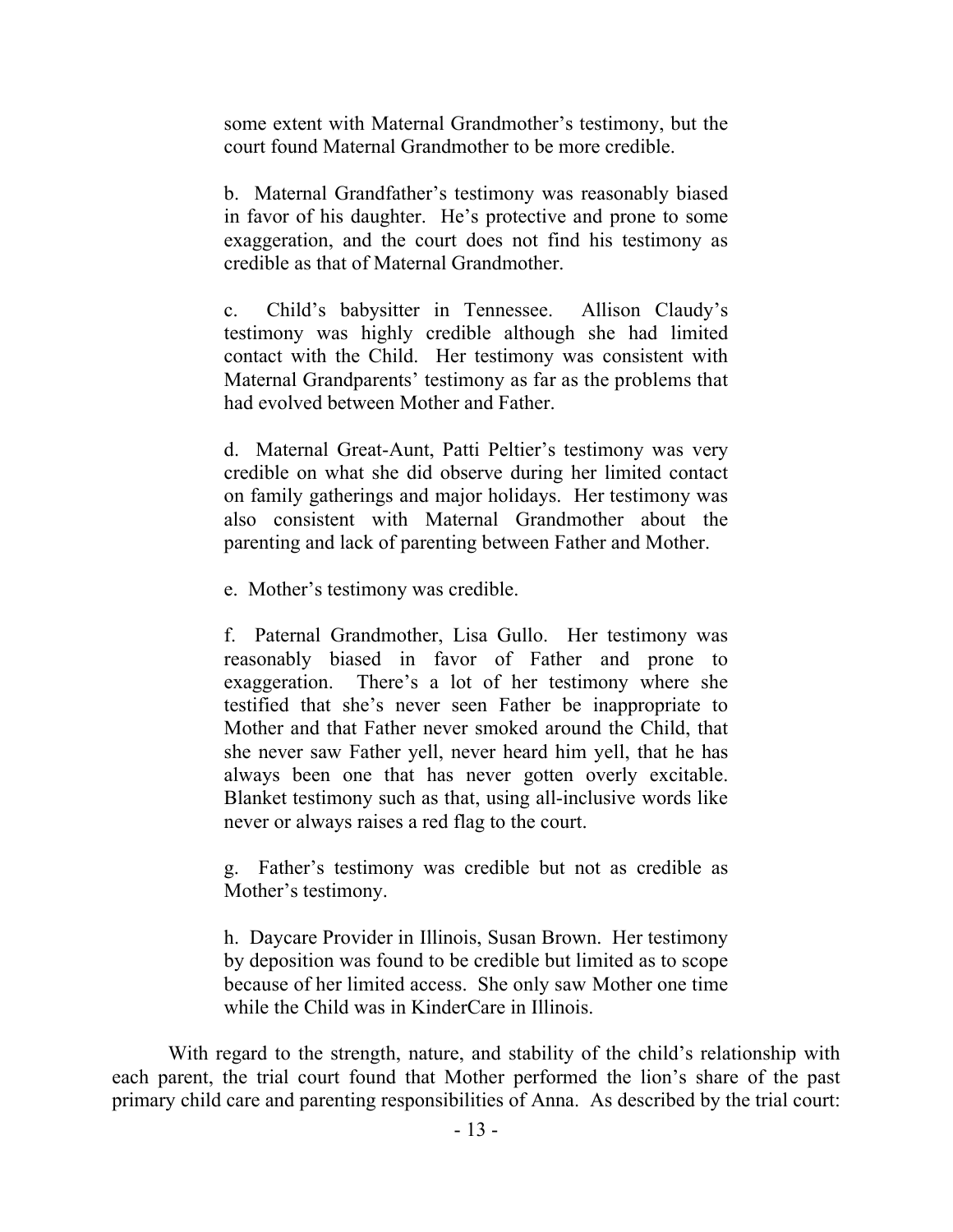"I think even the father recognized that and agreed that for the past performance of the parenting responsibilities, the mother did the lion's share while he was going to school and employed and staying at the maternal grandparents' home." Father contends that Mother only served as the primary caregiver for the first year and ten months of Anna's life, whereas the parties have equally served in that capacity since. Although Father did begin receiving half of the visitation with the Child, the court properly concluded that his lack of interaction with the Child during the first two years of her life impacted their relationship. It was appropriate for the court to find in favor of Mother on this factor.

Father asserts that the court should have found the factor of willingness to facilitate and encourage a close and continuing parent-child relationship between the Child and both parents weighed more heavily in his favor. The court concluded that Mother and Father equally failed at facilitating and encouraging a close and continuing parent-child relationship between the Child and both of the parents, consistent with the best interest of the Child. The court specifically stated: "I still think the father and the mother have a long way to go on that. So I've got a negative on each one of the parents as to that issue." We find no abuse of discretion by the trial court in this determination.

Father contends that he is better able to financially provide for the Child, promote her involvement in enrichment activities, and insure her education and care without the day-to-day assistance of family. He notes that Mother is completely dependent on Maternal Grandparents for the Child's basic necessities outside of government assistance. Father observes that Mother does not have a driver's license and is unable to drive the Child to the doctor or parenting exchanges. He claims that Mother is unable to provide for the Child because she does not work outside the home. Father contends Mother's learning disability affects her ability to properly care for the Child.

According to Mother, Father is the one who initially wanted her to stay home. She notes that Father is "still undergoing some problems with keeping a job." Indeed, at the time of the final hearing, Father was working part-time at a restaurant and no longer providing insurance for the Child as required by court order. Based upon Father's inability to continue to keep a full-time job, as well as the mutually made decision by the parties that Mother stay at home with Anna, we find no error in the trial court's conclusion that the parties are equally able to provide for food, medical care, clothing, education and other necessary care for the Child.

Father further contends that the court should have found that the love, affection, and emotional ties existing between each parent and the Child weighed equally between the parties. Father asserts that Mother's family has limited knowledge of the bond he has developed with the Child since he left Tennessee and the current affection he shares with Anna.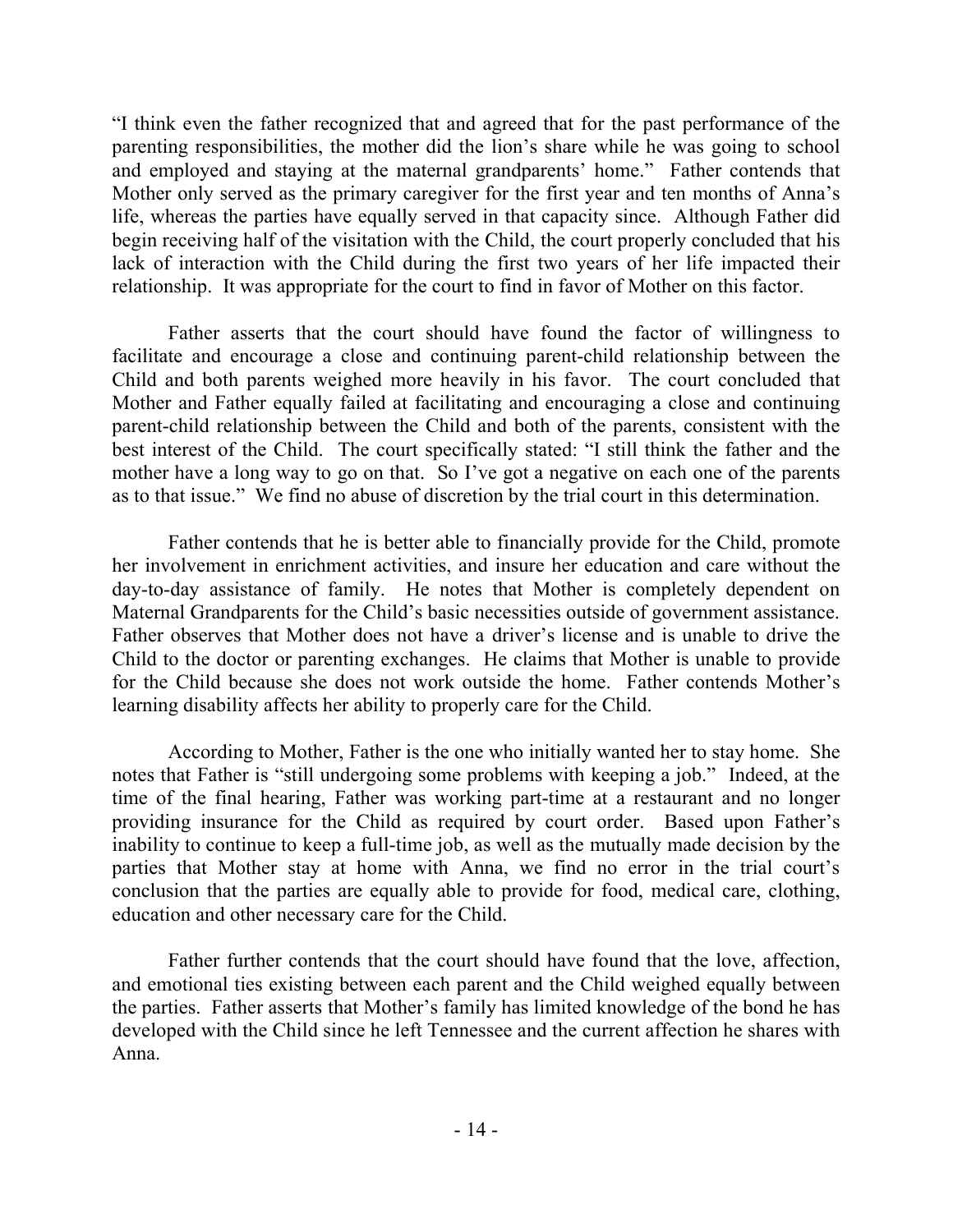At the trial, Maternal Grandmother described Father's pickups of the Child as follows:

> A. He comes to the door, he picks her up, he walks down the sidewalk, he puts her in the car, and they drive off.

Q. How does the child react?

A. She's not crying, but she's not excited. I mean, she'll go to him.

In contrast, Maternal Grandmother described Mother's pickups of the Child:

Q. What is the interaction like when the mother picks the child up in Illinois?

A. When they open the door, Anna is jumping up and down. Before they open the door, she's in the window waving at us, jumping up and down, screaming Mommy, Mommy, Peppy, Pop-Pop and is very excited. We hug her and we kiss her, and – and we – we spend a few minutes in the car getting her settled down, getting her – her favorite stuffed animal. She always asks where her little Mo-Mo is, which is a monkey.

Mother additionally related the Child's demeanor on phone calls:

Q. How do phone calls go between the parent that doesn't have custody and the child?

A. Anna will not talk to him. She refuses. She gets upset. She screams. She says, no, I don't want to talk to him. She starts getting aggressive towards me and my mom because she just does not want anything to do with him.

Q. So what does she do? Does she ever hang up on the phone?

A. Yes, there's been multiple times where she's hung up on him.

Q. Does she talk to her dad a good bit when he's here?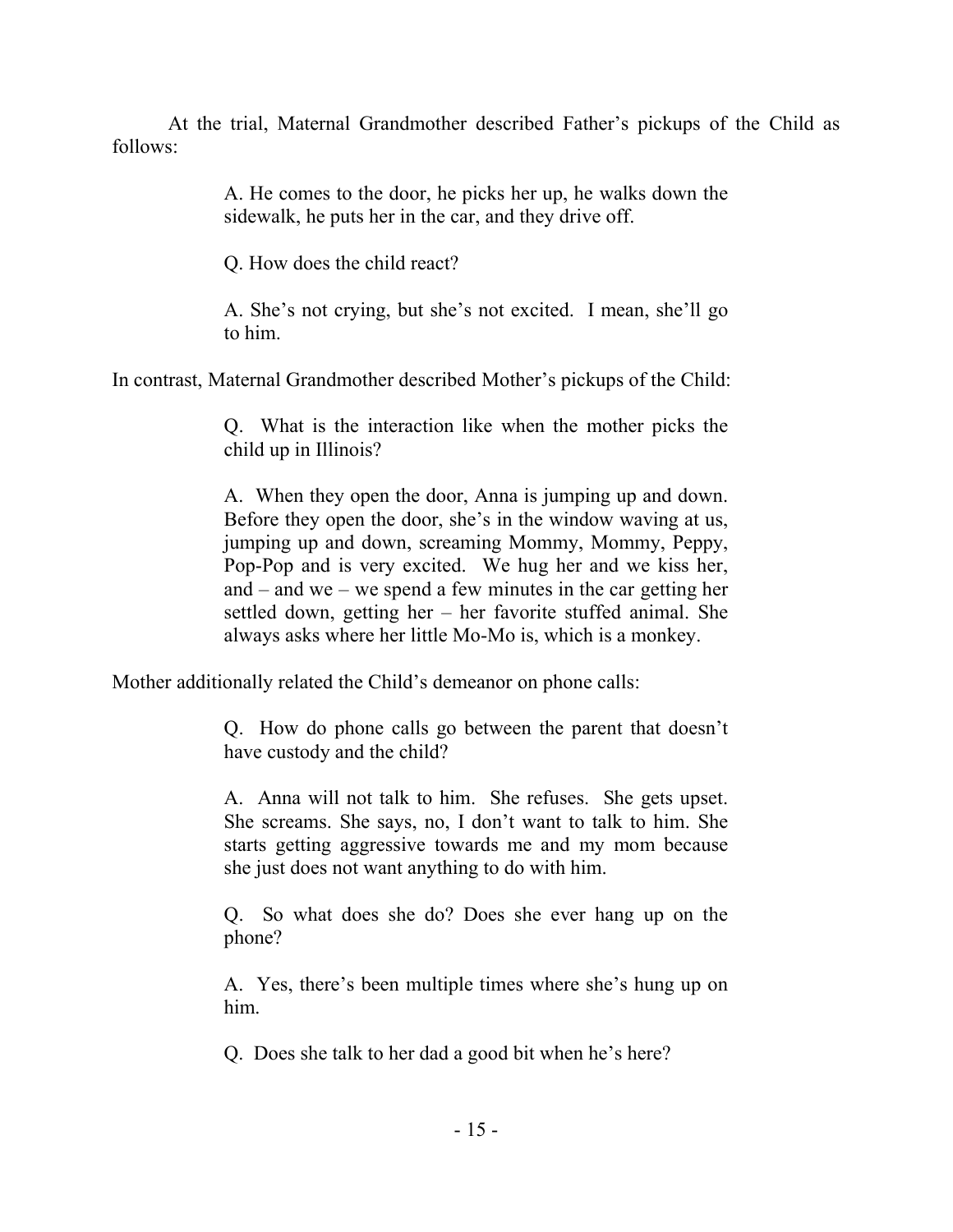A. Occasionally, but very rarely. No, she wants nothing to do with him.

Q. And what about the phone calls from you to her when she's in Illinois?

A. She seems very happy. I mean, she doesn't talk long, but, you know, the age she's at she's not going to hold a long conversation, but she—she does interact with me quite a bit. She wants to talk to her brother constantly. She—she'll ask me can I talk to brother or I'll ask her. You know, she'll want to talk to me, she'll want to talk to Peppy and Pop-Pop and she seems to just want to talk to me and tell me about everything that's going on up there.

- Q. Does she ask when you're coming to get her?
- A. Yes, she does every single time we talk to her.

This testimony supports the court's finding: "As far as the affection between the child and the parent, I find that in favor of the mother, as well as the emotional ties, I find that in favor of the mother. I find that the father has made a marked improvement, and he is a lot better in those areas. But the mother and the child affection has been displayed way more heavily in her favor." The record supports the trial court's decision finding in favor of Mother on this factor.

In addressing the Child's interaction with family members and surroundings, the court found that it was more important for Anna to spend greater time with her brother as well as Maternal Grandparents than in Father's home where he has experienced a past rocky relationship with Paternal Grandmother. The court considered all of the relatives in each home and determined that Mother's home was favorable, particularly due to the importance for siblings to grow up together. Courts in this state have regularly recognized that a parenting plan that separates siblings is discouraged. *See Rice v. Rice*, 983 S.W.2d 680, 684 (Tenn. Ct. App. 1998). Maternal Grandmother discussed Anna's bond to her brother:

> Oh, my goodness, they're – they love each other. It's been – we talk to Anna on the phone, and she'll talk to Jacob. He'll just smile and – and . . . talk to her. You know, he'll – he'll coo when he hears her voice, and she loves to help change the diaper and – and hold him, and she'll hold the bottle when we're feeding . . . him. She adores him.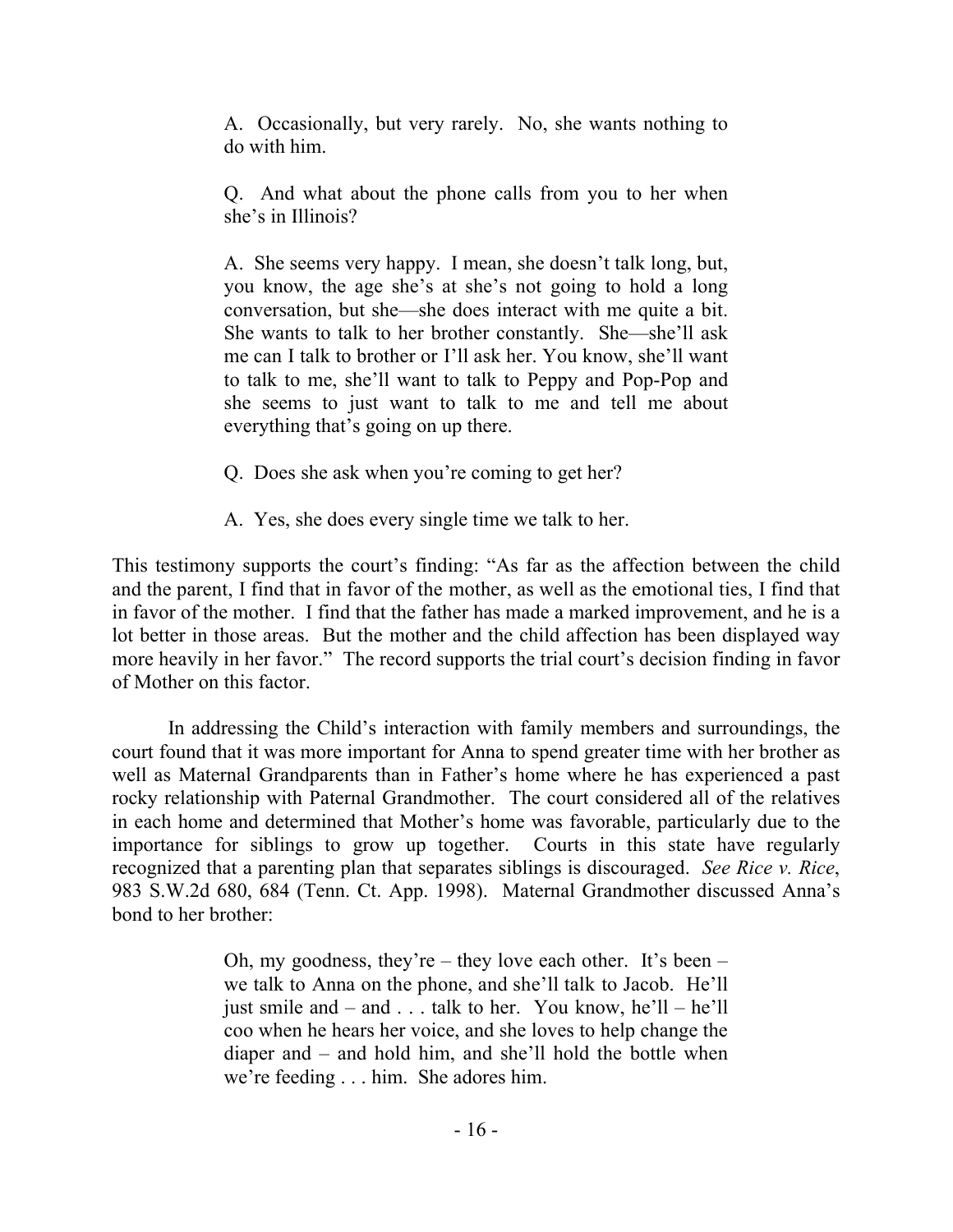Mother further described Anna's love for her brother: "She – they love each other. They have a very close bond. They interact. He is all smiles and giggles when she's around, and she is constantly on top of him making sure he's okay."

Father argues that Maternal Grandfather's bathing with Anna was inappropriate, although he never complained about the activity when he lived in the home. Further, despite now arguing that Paternal Grandmother is a positive influence on the Child, the record reveals that Father previously referred to her as "the devil." Mother testified that Father "would tell me all the time that he hated his mother, wanted nothing to do with her, and that he – he just despised her, pretty much. He wanted nothing to do with her whatsoever." Father's contentions do not give rise to an abuse of the trial court's discretion.

In considering the factor of continuity, the court reasonably found in favor of Mother, as the Child's current home is where Anna spent her first two years of life, as well as where Mother has lived for the last seventeen years. Father, on the other hand, has lived with different people for many years without paying rent. During the relevant time frame, Father has lived at his biological father's house, Mother's sister's apartment, Maternal Grandparents' home, and Paternal Grandmother's home, where he is currently residing. Father is dependent on Paternal Grandmother for housing, a concerning fact considering his past contentious relationship with his mother. Due to Mother's stable and constant housing before and after Anna's birth versus Father's continued moves, as well as his unstable housing with Paternal Grandmother, it was appropriate that the trial court found as follows: "The mother has had a stable place. The mother has created a stable environment. [Anna]'s been with her grandparents there. The father has not. He has moved in and out of places. He's had multiple jobs. He's just unable to create that stability." The court's finding in favor of Mother was appropriate.

Out of an abundance of caution due to the questions raised concerning Maternal Grandfather bathing with the Child, Anna was sent to the Child Advocacy Center and she underwent an examination by Dr. Mona Hayes. No proof was found that the Child has been abused, but the court issued restrictions on Maternal Grandfather's visitation as a precaution. Accordingly, the court properly concluded that the factor of abuse towards the Child did not come into play in the visitation determination

Father admitted that both parties raised their voices during arguments. He claims, however, that he did not call Mother a "B" or "stupid"; instead, he accused her of "being stupid" when she would exhibit poor judgment. Father notes that there is no proof that these arguments took place in the presence of the Child. He further stresses that the behavior occurred two years before the final hearing. However, based upon the babysitter's testimony alone, the trial court properly found that Father had been verbally abusive toward Mother. Additionally, Mother's family all testified that Father yelled at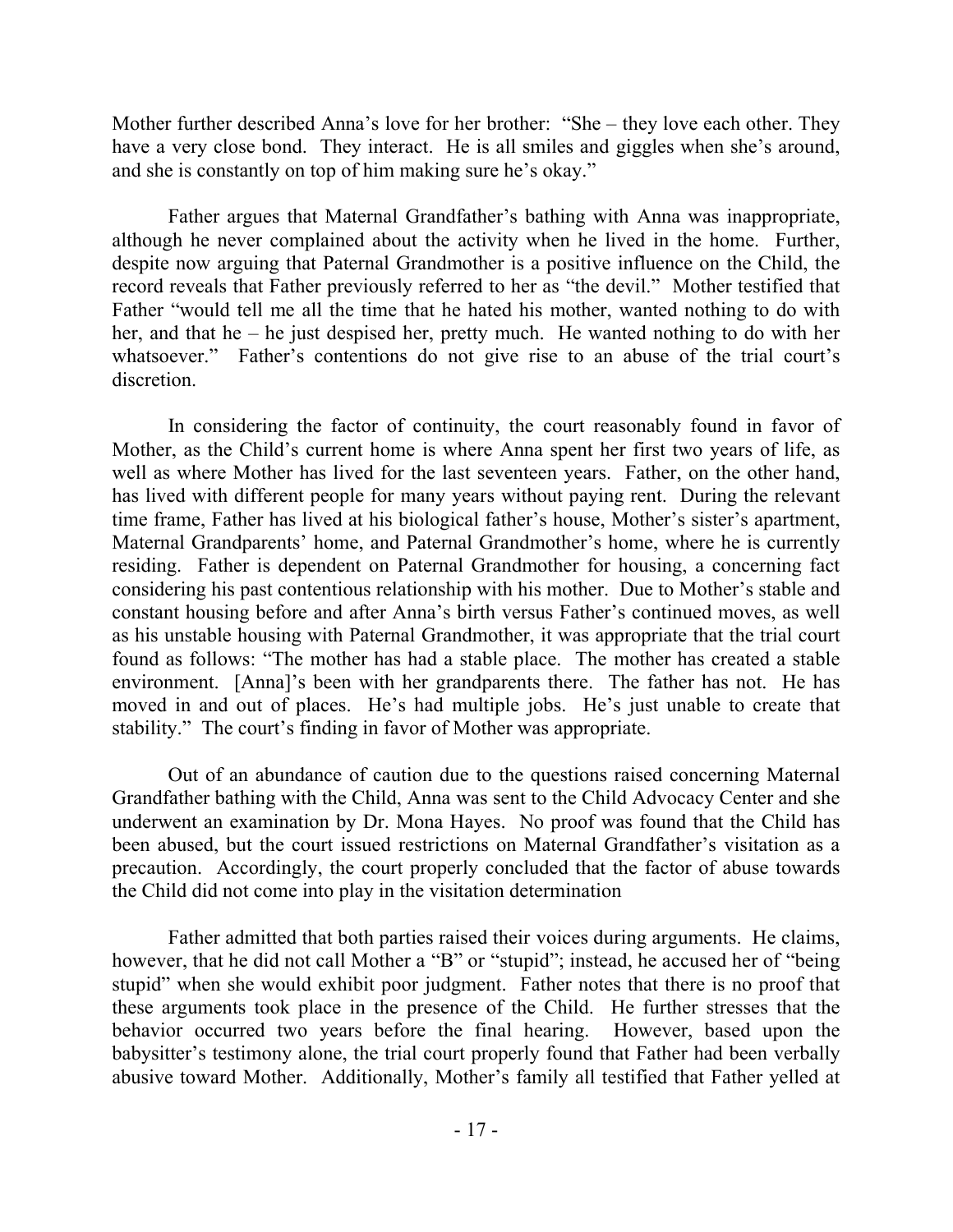Mother during the marriage. The court's finding does not rise to the level of an abuse of discretion.

Father argues that the trial court credited Mother for acting as a stay-at-home parent when the proof revealed that Mother was home because she was unwilling to maintain gainful employment. He contends that Mother's alleged occupation as a stayat-home mother is only a guise for her voluntary unemployment. The record before us reveals that Mother testified Father "wanted me to stay at home with Anna and raise her." Additionally, Maternal Grandmother testified: "When Adam was there, he didn't want her to [work]. They agreed that she would stay at home and take care of the - the child." In contrast, the evidence is uncontested Father could not hold down a job while in Tennessee. Although he did keep a job for approximately a year in Illinois, at the conclusion of the trial he was no longer employed by that company and was only working part time at a restaurant. Additionally, Father was in contempt of court for not notifying Mother that he was no longer insuring the Child after leaving his last employer. Based upon the evidence, the court did not abuse its discretion in determining that Mother has a more stable employment history then Father. The court appropriately found that the parties' joint decision for Mother to stay at home with the Child was a consistent full time job versus Father who has a continued path of not maintaining positions.

The court found another relevant factor weighing against Father was his choosing to move to Illinois, which is ten to twelve hours away from Mother and the Child. According to Mother, the initial plan of the parties was to go to Illinois and assess the opportunities. According to Mother, "We were under the understanding that I'd give it a few days, and then if it didn't work out we would move back down here." To the contrary, Father claims that Mother had agreed to permanently relocate. Based upon the record, the court concluded that it was Father's decision to move out of the state of Tennessee. We find no abuse of discretion.

In summary, the trial court conducted a proper best interest analysis in this case. We find that the evidence does not preponderate against the trial court's weighing of the relevant factors and the designation of Mother as the primary residential parent of the parties' child. We affirm the trial court's decision in this regard.

### **B.**

Father next challenges the parenting plan adopted by the trial court. Tennessee Code Annotated section 36-6-106(a) provides that, taking into account a child's best interest, the trial court shall adopt a parenting plan that permits each parent to enjoy the maximum participation possible in the child's life that is consistent with the factors set forth in the statute. *See Strickland v. Strickland*, No. M2012-00603-COA-R3-CV, 2012 WL 6697296, at \*10 (Tenn. Ct. App. Dec. 21, 2012); *see Rountree,* 369 S.W.3d at 129. The relationship between the child and each parent should be fostered because of the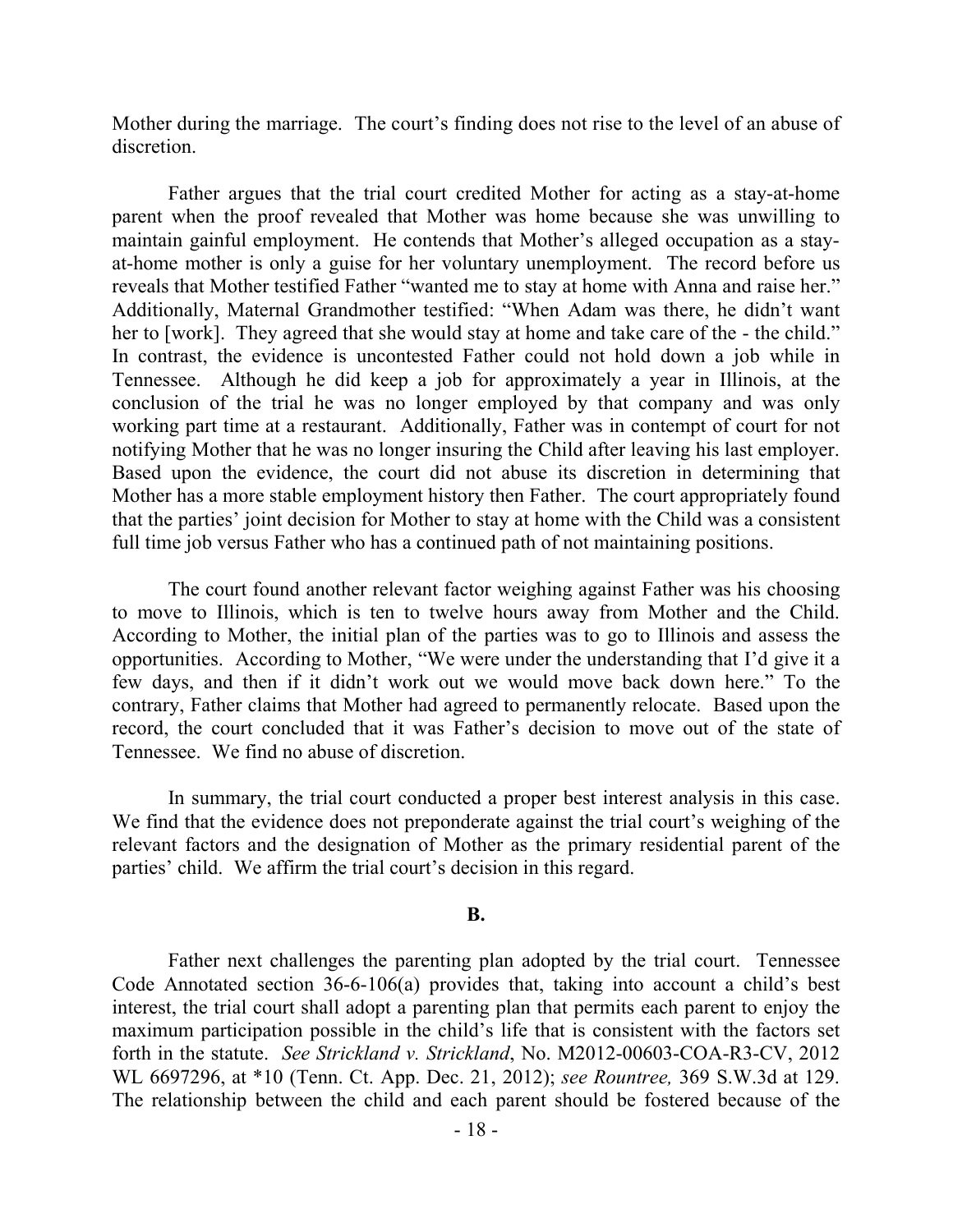fundamental importance of the parent-child relationship to the welfare of the child. Tenn. Code Ann. § 36-6-106(a). The location of the parents' residences, the child's need for stability, and all other relevant factors must be considered. *Id.*; Tenn. Code Ann. §36-6- 401(a).

Father asserts that affording him only 66 days of co-parenting time failed to maximize his participation in Anna's life. He argues that he should be allowed coparenting time during every spring break and fall break, every long holiday weekend such as Presidents' Day, Martin Luther King Day, and in-service days. He also seeks every Easter and Thanksgiving break, the entirety of Christmas break, and the whole summer break. This requested schedule would increase Father's parenting time to approximately 137 days.

Mother contends that the schedule proposed by Father would allow her little downtime with the Child. She further asserts that Anna would have little time for extracurricular activities in Tennessee. She relies upon our discussion in *Goddard v. Goddard,* No. E2011-00777-COA-R3-CV, 2012 WL 601183 (Tenn. Ct. App. Feb. 24, 2012): "[T]he best interests of the child are fundamentally interrelated with the best interests of the custodial parent. Similarly, we think that the best interests of the child are also fundamentally interrelated with the best interests of the parent with whom the child spends the majority of his or her time." *Id.* at \*9 (internal citations omitted).

We find that the evidence preponderates against a parenting plan that limits Father's parenting time to only 66 days a year. The prior period of equal parenting time allowed Anna to develop a closer relationship with her Father and Paternal Grandmother. During that period, the Child also engaged in extracurricular activities in Illinois, such as sports, Girl Scouts, and dance, which Father and Paternal Grandmother described as an important part of the Child's life. We conclude that the evidence preponderates in favor of a parenting plan that does not so greatly minimize the parenting time of Father. Accordingly, we reverse the determination concerning the parenting plan and remand that issue for the trial court to adopt a plan that increases Father's time with the Child. Once the trial court has approved a revised parenting plan, the court shall also modify the child support.

#### **II.**

Father argues that the trial court erred in awarding Mother sole major decisionmaking authority for the Child in the areas of education and extracurricular activities.

The testimony at trial revealed an acrimonious relationship between Mother and Father. The record as a whole showed that the parties rarely could agree on anything, especially in the areas of education. While each parent engaged in educational and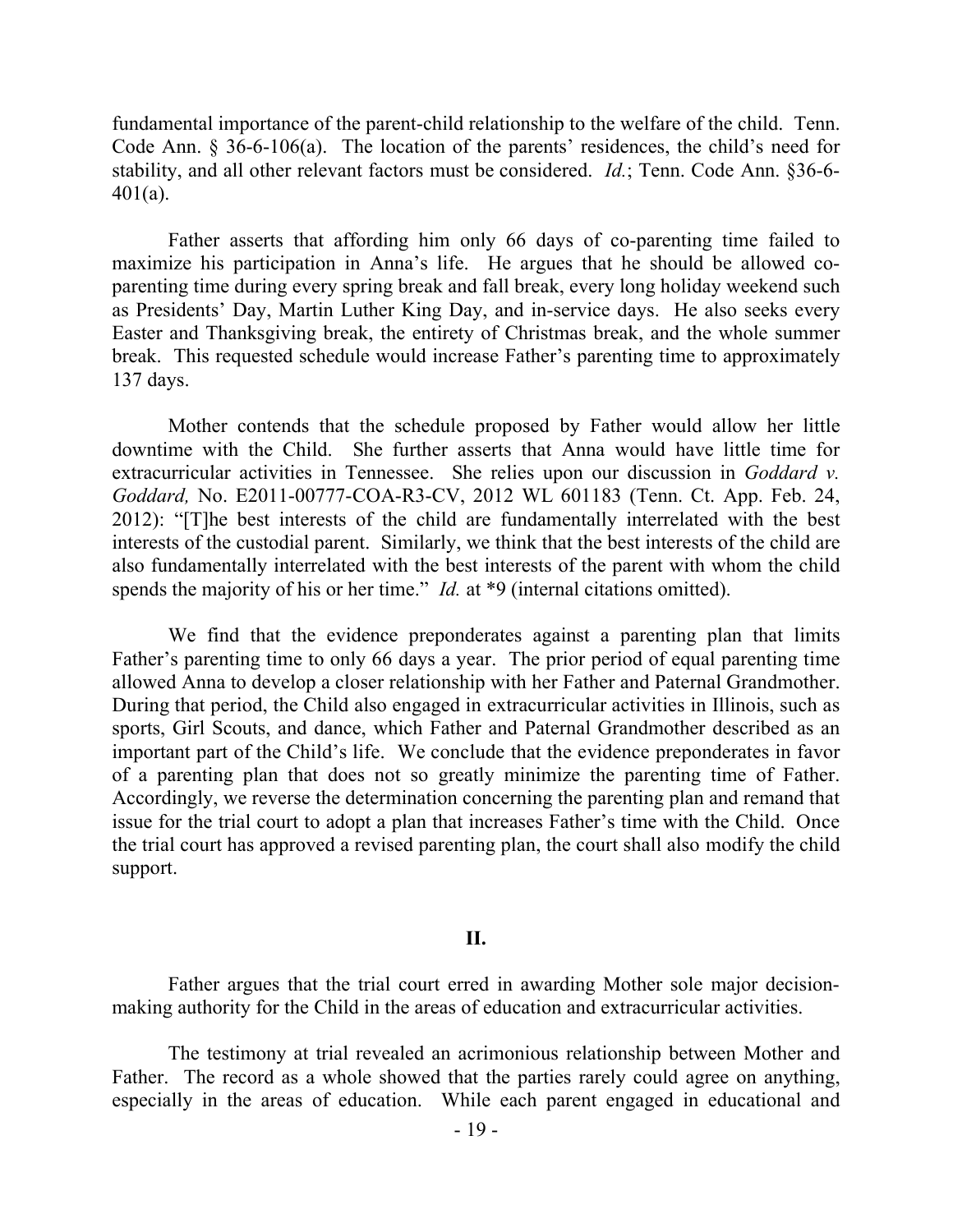extracurricular decision-making for the Child during their respective parenting periods, the evidence reveals their inability to make decisions together. As stated by the trial court, "I've seen improvement vastly from both sides on  $-$  I think the biggest problem that the parents have together right now that remains is not on parenting but it's on coparenting. . . . The co-parenting issue is involving the other parent in the co-parenting decisions that you make and the co-parenting issues that are raised by the child."

In allocating decision-making authority, the trial court is statutorily required to consider:

(1) The existence of a limitation under § 36-6-406;

(2) The history of participation of each parent in decision making in each of the following areas: physical care, emotional stability, intellectual and moral development, health, education, extracurricular activities, and religion; and whether each parent attended a court ordered parent education seminar;

(3) Whether the parents have demonstrated the ability and desire to cooperate with one another in decision making regarding the child in each of the following areas: physical care, emotional stability, intellectual and moral development, health, education extracurricular activities, and religion; and

(4) The parents' geographic proximity to one another, to the extent that it affects their ability to make timely mutual decisions.

Tenn. Code Ann. §36-6-407(c)(1)-(4) (emphasis added). According to Tennessee courts: "The child's best interests will be served if these decisions can be made without undue delay and stress." *See Coley v. Coley*, No. M2007-00655-COA-R3-CV, 2008 WL 5206297, at \*7 (Tenn. Ct. App. Dec. 12, 2008). The parties in this matter have shown that they are unable to make decisions jointly without undue delay and stress, and as such one parent should be responsible for making these important decisions. Each motion filed causes undue delay and stress for the Child, which is not in Anna's best interest. *See Webb*, 2013 WL 6706855 at \*2. In such situations "where the parents are unable to agree on matters of great importance to the welfare of their minor children, the primary decision-making authority must be placed in one parent or the other." *Id.* Here, Mother is "the primary residential parent, so she appropriately holds the authority to make major decisions for the child." *Id.*